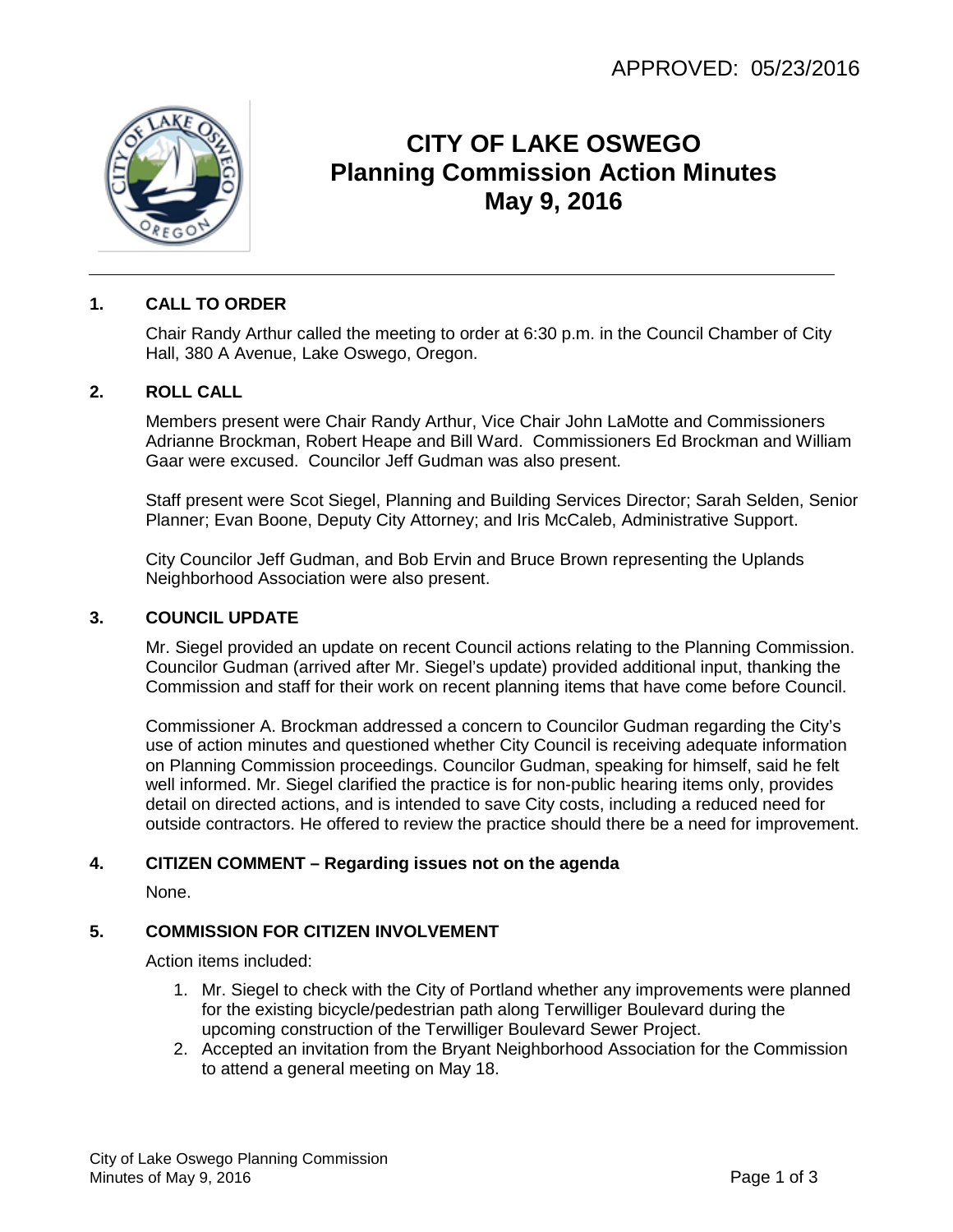- 3. Received an invitation for a potential visit with the Friends of Lake Oswego Public Library at their board meeting in the summer.
- 4. Commissioner A. Brockman agreed to be the Planning Commission representative on the Neighborhood Enhancement Grant Review Committee.

# **6. MINUTES**

- 6.1 Vice Chair LaMotte moved to approve the Minutes of April 11, 2016, as amended. Commissioner Heape **seconded** the motion and it **passed 5:0**.
- 6.2 Vice Chair LaMotte **moved** to approve the Minutes of April 16, 2016, as amended. Commissioner Heape **seconded** the motion and it **passed 3:0:2**. Commissioners A. Brockman and Ward abstained.
- 6.3 Vice Chair LaMotte **moved** to approve the Minutes of April 25, 2016, as amended. Commissioner Ward **seconded** the motion and it **passed 4:0:1**. Commissioner A. Brockman abstained.

# **7. COMMISSION FOR CITIZEN INVOLVEMENT**

#### 7.1 Mountain Park Neighborhood – City Recognition (PP 15-0004)

The Commission considered a request from the Mountain Park neighborhood to become a City-recognized neighborhood association.

Vice Chair LaMotte moved to recommend that the Mountain Park Neighborhood be recognized as a city neighborhood association. Commissioner A. Brockman **seconded** the motion and it **passed 4:1**. Commissioner Heape voted no. Commissioner Heape stated that he voted no not because he wanted to block the resolution, but because he thought that homeowners associations should not have to become recognized neighborhood associations themselves, but rather that homeowners associations should have more rights, equivalent to City-recognized neighborhood associations.

Action items included:

- Ms. Selden to suggest to the neighborhood that in the future the board consist of an odd number of members for voting purposes and that sub-area representatives be considered for sitting on the board to get a broader representation of the unique areas within the neighborhood boundaries.
- Ms. Selden to provide the Commission with documents related to the land use case when the Citizen Involvements Guidelines were last amended to address neighborhood association boundary changes.
- Ms. Selden to provide the Commission with information on how annexed properties are incorporated into existing neighborhood associations.
- A letter from the Oak Creek Neighborhood Association accepting proposed boundary change to be provided to City Council for hearing on resolution.
- The suggestion by Commissioner Heape that City-recognition of homeowner associations be discussed at the annual meeting of the Commission for Citizen Involvement on May 23.

## **8. WORK SESSION**

## 8.1 Uplands Neighborhood Plan – Work Session #3 (PP 15-0005)

The Commission provided feedback on components of the draft neighborhood plan and associated Uplands R-10 Overlay code.